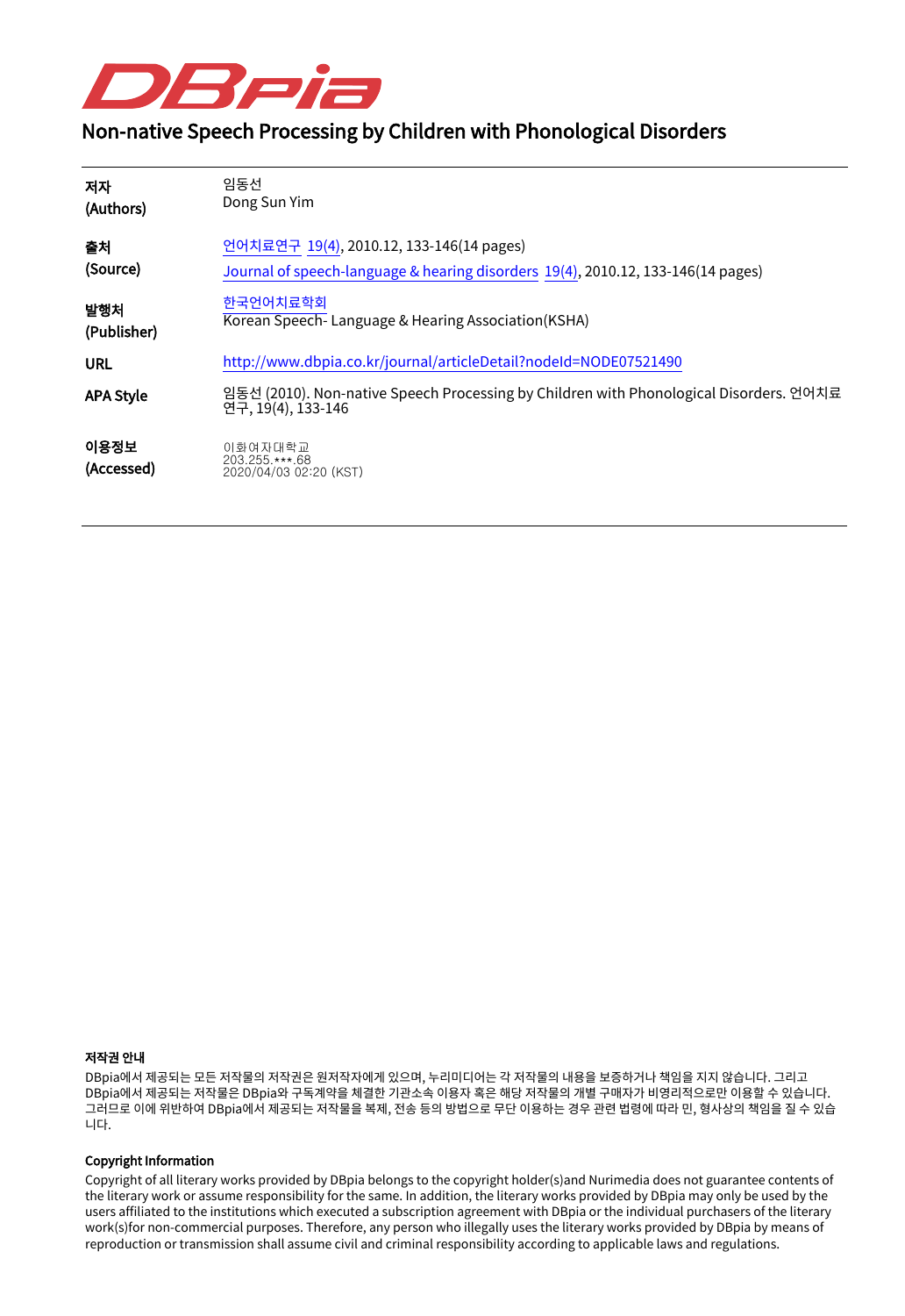2 어지료연구, 제19권 제4호

Journal of Speech-Language & Hearing Disorders 2010, Vol.19, No.4, 133  $\sim$  146

# Non-native Speech Processing by Children with Phonological Disorders

임 동 선(이화여자대학교 언어병리학과)

 $<$  요 약 > =

본 연구의 목적은 말 처리 과정에 있어서 다양한 요인 중 하나인, 외국인의 억양을 이용 하여 음운장애 아동의 어려움이 소리 개념(sound representation)에 있다는 가설을 뒷받 침하는데 있다. 본 연구에서는 음운장애아동과 정상아동의 비원어민의 말, 즉 모국어가 다른 외국인의 말(non-native speech) 처리능력을 비교하였다.총 55명의 3-8세 아동이 연구에 참여하였으며, 아동은 영어를 모국어로 사용하는 아동으로, 음운장애아동 20명, 정상아동 35명이였다.본 연구에서는 첫째, 비원어민의 말과 원어민의 말, 즉 모국어가 같은 자국민의 말(native speech)의 수행능력을 두 그룹 간에 비교하였으며, 둘째, 비원어 민의 말 수행능력에 있어서, 나이, 말, 언어 능력 중에서 어떠한 요인이 가장 영향을 미 치는지를 살펴보았다. 문장(비원어민의 말과 원어민의 말)을 듣고, 문장의 마지막 단어를 그림에서 고르는 실험과제를 제시하였으며, 정확도와 반응속도로 아동의 수행능력을 분 석하였다. 연구결과 첫째, 두 그룹 모두 비원어민의 말이 원어민의 말 보다 더 수행능력 이 낮았다. 또한 반응속도를 분석한 결과, 음운장애가 없는 정상아동은 원어민의 말에서 통계적으로 유의미하게 빠른 속도를 보였으며, 음운장애 아동은 두 조건 모두에서 느린 반응 속도를 나타냈다. 마지막으로 말 처리과정을 가장 유의미 하게 영향을 미치는 요인 은 연령으로 나타났으며, 원어민의 말의 정확도와 비원어민의 말의 반응속도가 비원어민 의 말 처리과정의 정확도에 가장 유의미 하게 영향을 미쳤다. 본 연구결과, 음운장애아동 은 말소리의 개념이 정상아동보다 더 불안정하다는 결론을 발견하였다.

<검색어> 음운장애아동, 원어민의 말/비원어민의 말 처리과정

# Ⅰ. INTRODUCTION

Recent literatures on speech processing no longer emphasize superficial aspects of speech sounds but rather focus on underlying mechanisms involved in the perception, production, and representation (Munson et al., 2006). The main topic of these previous research is on how speech processing performance changes under various contexts and what factors may influence these performance results. For example, when individuals are familiar with a particular speaker or voice, then they will be able to identify words more easily (Nygaard & Pisoni, 1998). It has been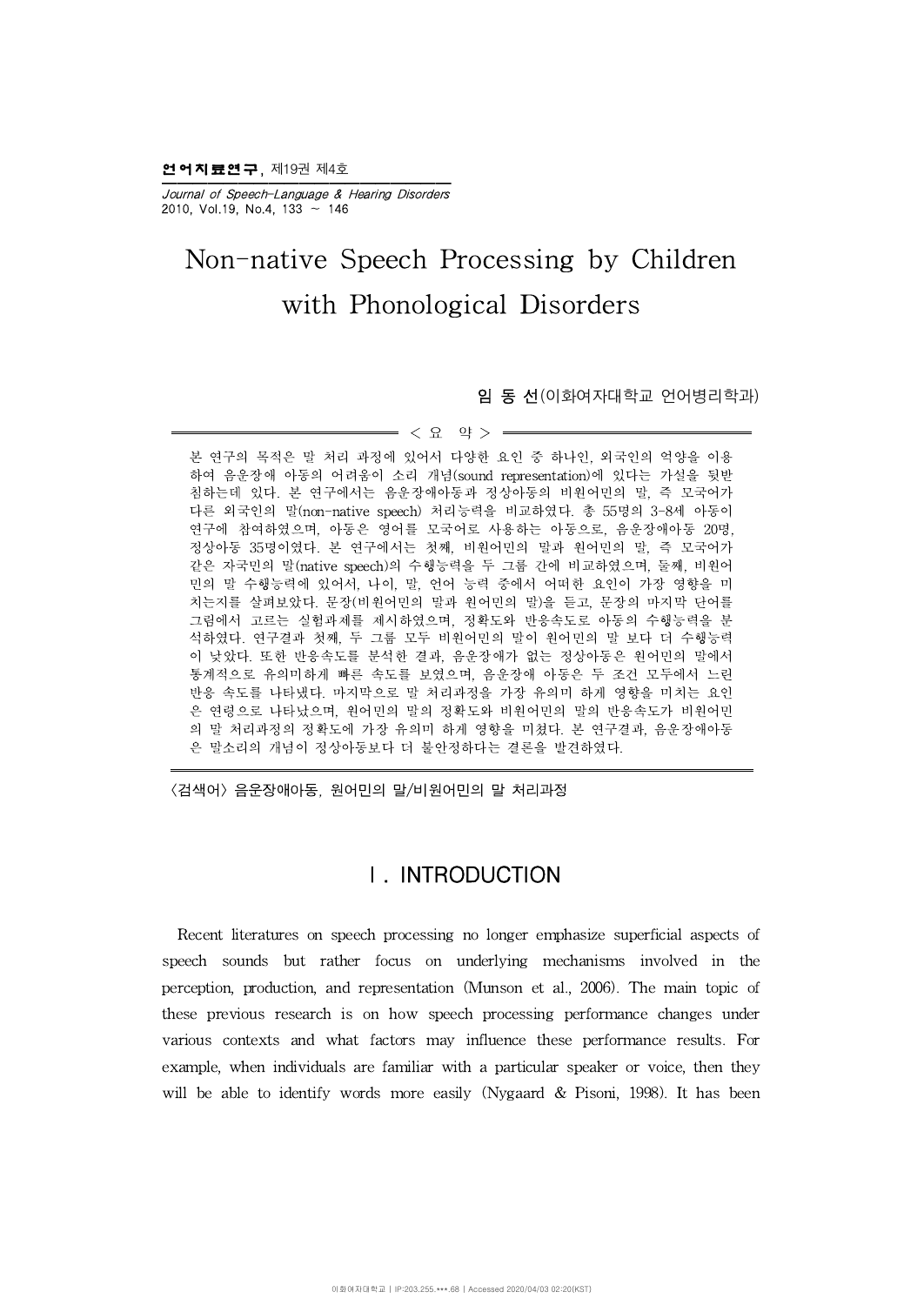#### 134 언어지료연구(제19권 제4호)

also found that children and adults were better at word identification when the stimuli were presented by a single speaker as opposed to multiple speakers (Ryalls & Pisoni, 1997). Additionally, numerous studies of children have shown that younger children perform more poorly than older children and adults on perception tasks when the signal is distorted or degraded in some way (Fallon et al., 2002; Munson, 2001; Nittrouer, 1992; Ryalls & Pisoni, 1997; Walley, 1988). Lastly, it was found that previous linguistic experience influences speech and nonspeech sound processing (Bent et al., 2006). From these studies, three important conclusions are raised. First, when speech sounds are variable children have more difficulty processing those speech. Second, age is an important factor when processing speech that is variable. Thus when cognitive load, given by complexity (assuming that variable speech is more complex), is higher younger children suffer than older children. Third, speech processing can be influenced by previous linguistic experience. In this study, we will investigate allof these factors, age, linguistic, and speech variability, when children process speech.

One of the hallmark of speech variabilities from the talker is accent variation which highlights of its importance these days due to a wide range of social, political and economic reasons. Many conversations across the globe today are between interlocutors who do not share a "mother tongue." Speech learning involves a process of tuning to the sound structure of the particular language(s). Thus, a child acquiring their language must learn their accent which matches his or her environment and, on the other hand, develop the ability to process other accent systems to which he or she is likely to be exposed. This includes speech learning which is spoken by different native language backgrounds with non-optimally aligned speech perception and production systems. Thus, in this study, speech variable is defined by accented speech spoken by a non-native speaker.

When children learn a sound of  $/k/m$  in a word "cow" they build the representation of a sound  $k/$  through many different contexts (e.g., clinical setting, classroom setting, and etc) and under various talkers (mom, dad, and etc). A simple diagram can be illustrated as in Figure I.1 This is why variability is important because stable and strong phonological representations are built through practicing each sound within many different exemplars in diverse conditions.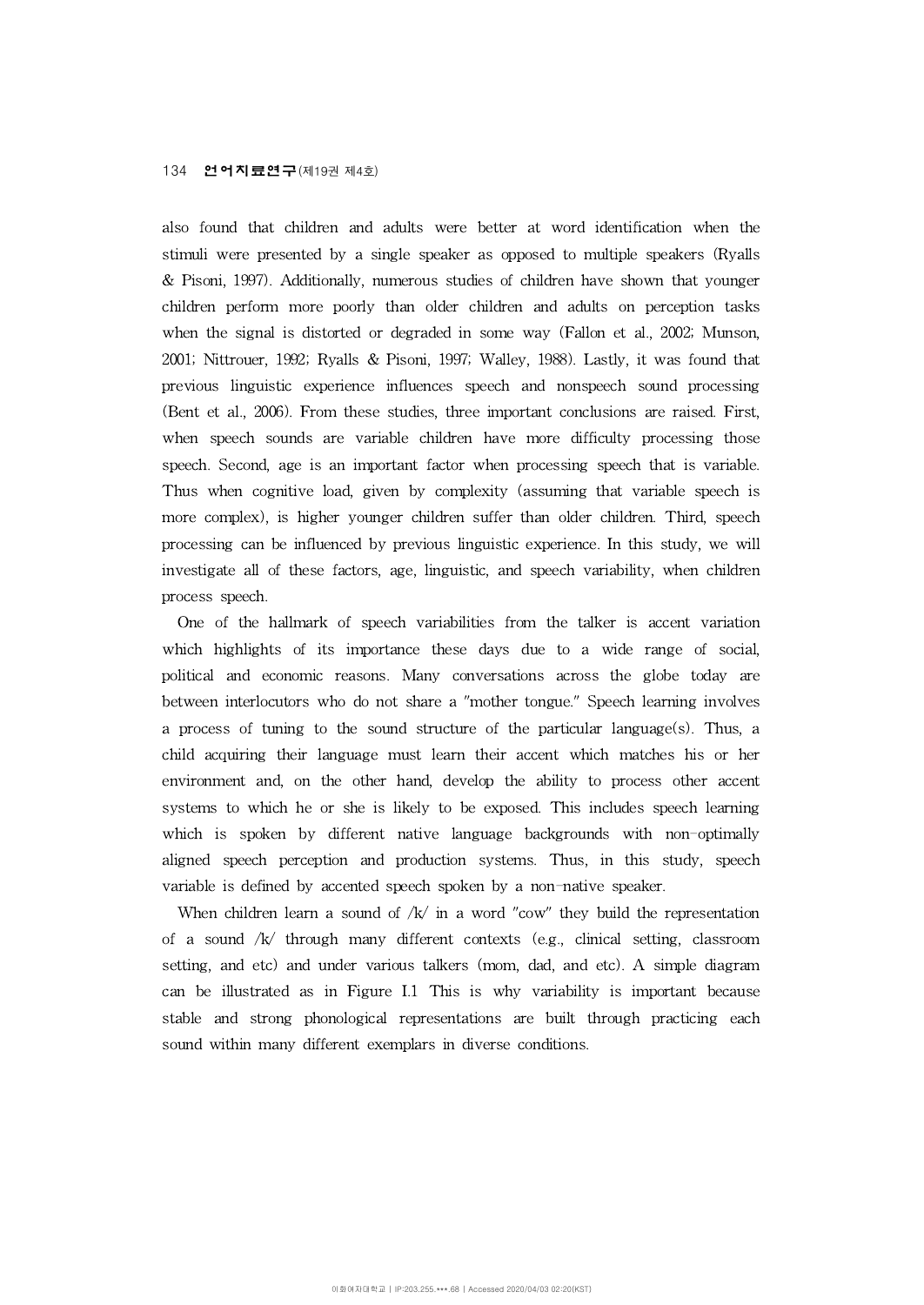

<Figure I.1> Diagram of how the representation of the speech sound /k/ in a word /cow/ builds on with diverse settings.

Thus, if a child does not have a robust phonological representation of speech sounds of their own as found in the study by Munson et al. (2010), he/she might have difficulties processing speech sounds when it is slightly different from their norm speech sounds. This might be the case for children with Phonological Disorders (PD). In this study (Munson et al., 2010), the delayed naming paradigm was used to examine whether children with PD differ from children without PD Specifically children were tested on whether they have slower speed of lexical access than age-matched children without PD. This hypothesis presumes that the habitual speech-sound errors of children with PD might be the by-product of an inefficient process of searching the mental lexicon due to unstable representation of sounds. The results showed that children with PD were slower on naming tasks compared to children without PD. They concluded that slow Response Time (RT) in children with PD should be taken into account when analyzing their performance.

It has been suggested that the reason why children with PD have difficulties with speech errors are not due to poor lexical access or due to poor phonological encoding but due to poor ability to build a robust perceptual representation of novel sounds (Munson et al., 2010). In other words, children with PD who have difficulties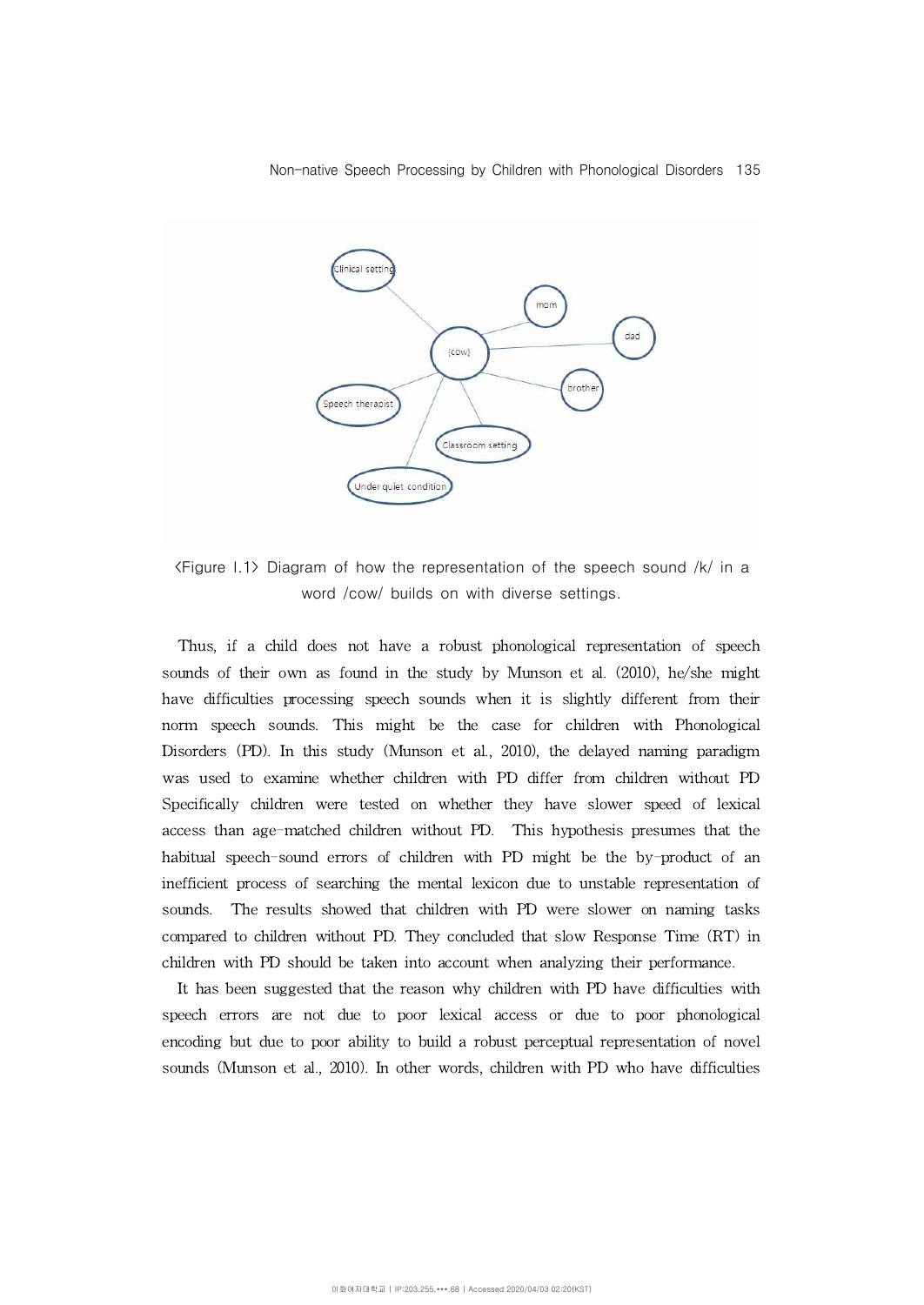building a robust phonological representation of sounds may have not fully learned the process of tuning to the sound structure of speech sounds. As a result, children with PD may have difficulties processing accented speech that is characterized by variable speech. This may be the reason why children with PD have difficult time generalizing the sounds that they have mastered during the therapy sessions across conversational talkers and across settings. Thus, this study willexplore how both children with and without PD process non-native speech over native speech.

Recent research (Nathan et al., 1998; Nathan & Wells, 2001) found the evidence that accent variation interferes the access to lexical representation and also children with PD have difficulty processing accented speech. Thus, Nathan & Wells (2001) highlighted the importance of examining the processing of accent-related variability in children with speech difficulties. However, these previous studies (Nathan et al., 1998; Nathan & Wells, 2001) had their limitations because the task was at a single word level and also accent was derived from the speech spoken by a person who shares their native language. In this study, we investigated how children with PD process accented speech at a sentence level spoken by a nonnative speaker (who does not share the native language). Additionally, this study explored how other factors such as age, speech and language skills measured by standardized tests influence performance in processing non-native speech. For methodological issue, it has been found that children with PD are slower on speech and/or language tasks such as picture naming tasks (Munson et al., 2010). Thus, it is critical to closely examine both quantitative and qualitative data. Current study used both accuracy (quantitative) and RT (qualitative) to investigate children's accented speech processing more in depth.

The research questions that we ask in this project are:

1. How do native English speaker children with PD process accented speech vs. non-accented speech compared to children without PD?

2. Which variables among age, speech and language skills, best predict non-native speech processing?

For the first research question, it is hypothesized that due to their unstable phonological representation of the sounds, children with PD will have more difficulties in processing speech that are accented compared to non-accented speech than children without PD. For the second research question, it is hypothesized that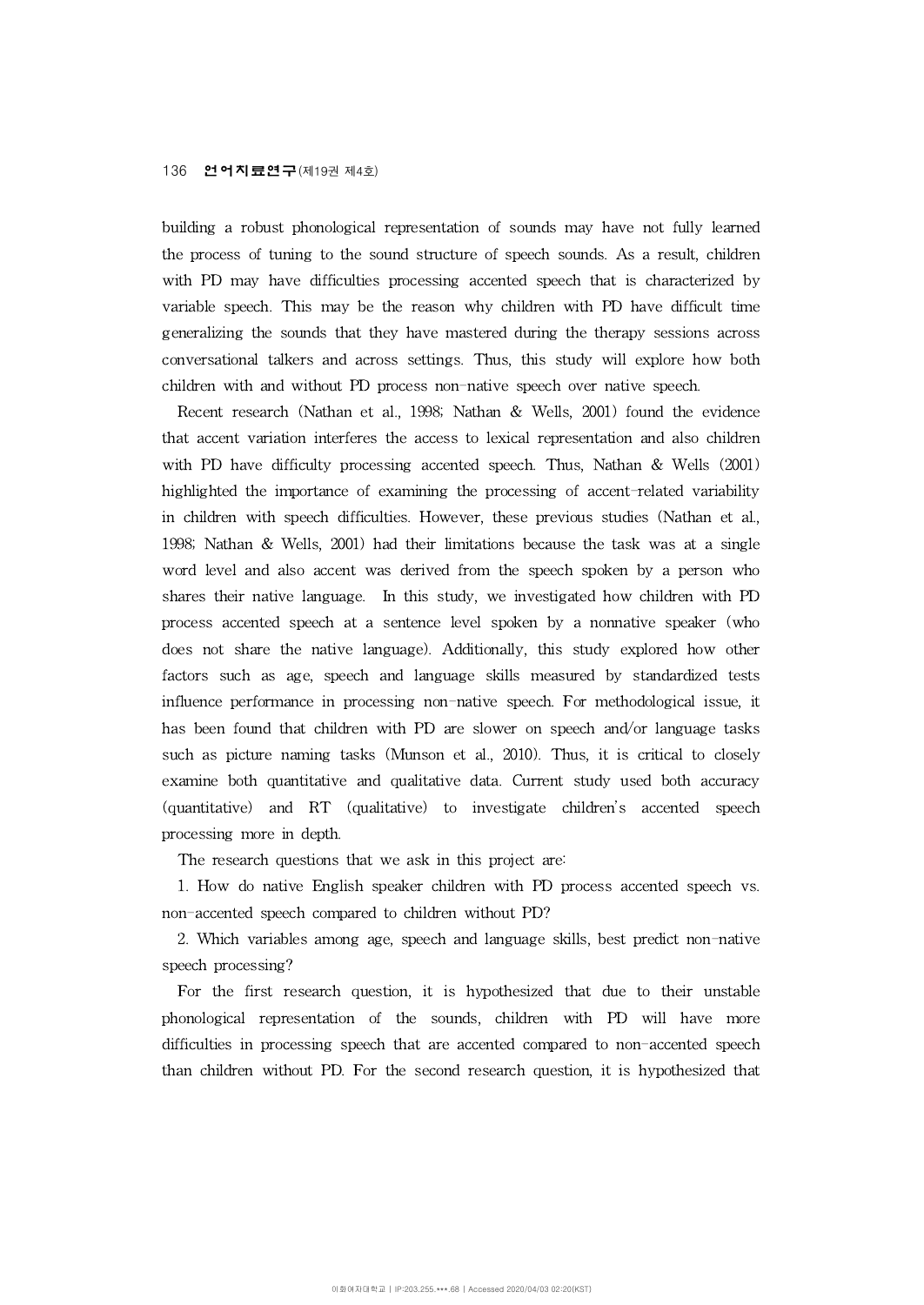speech processing ability will be significantly influenced by age, speech and language skills.

## Ⅱ. METHOD

## 1. Participants

Fifty five children whose first language was English and do not speak any other languages at home participated in this study. All participants passed hearing screening (pure tones presented at  $25$  dB at 1, 2, and 4 KHz bilaterally) and showed a normal nonverbal intelligence test score on the Leiter International Performance Scale-Revised (Roid & Miller, 2002). No participant had a broader developmental delay, permanent hearing loss, craniofacial anomaly, or psychosocial impairment (e.g., autism), as gauged by a parental report. Thirty-five typical children had no history of speech and/or language difficulties (mean age=6;9,  $SD=1.8$ ) and none of twenty children with PD (mean age= $6;3$ , SD=1.7) have had diagnosed with language impairment, nor have they received clinical services for any communication impairments other than their speech-production difficulties based on parental questionnaire.

Children completed a series of standardized assessments to measure their speech and language skills. The Sounds-in-Words subtest of the Goldman-Fristoe Test of Articulation-2 (GFTA-2, Goldman & Fristoe, 2000) was used to measure speech-production accuracy. The Peabody Picture Vocabulary Test-IV (PPVT-IV, Dunn & Dunn, 2007) and the Expressive Vocabulary Test (EVT, Williams, 1997) were used to measure children's receptive and expressive vocabulary, respectively. Both groups performed within normal range on receptive and expressive language skills. However, children with PD performed significantly poorly than typical children on EVT (children without PD mean=116, SD=13.5, children with PD mean= 105, SD=16.2) and on GFTA (children without PD mean=104, SD=12.9, children with PD mean=94, SD=15.1). See Table II.1 for more information on characteristics of both groups; age, nonverbal IQ, speech and language scores.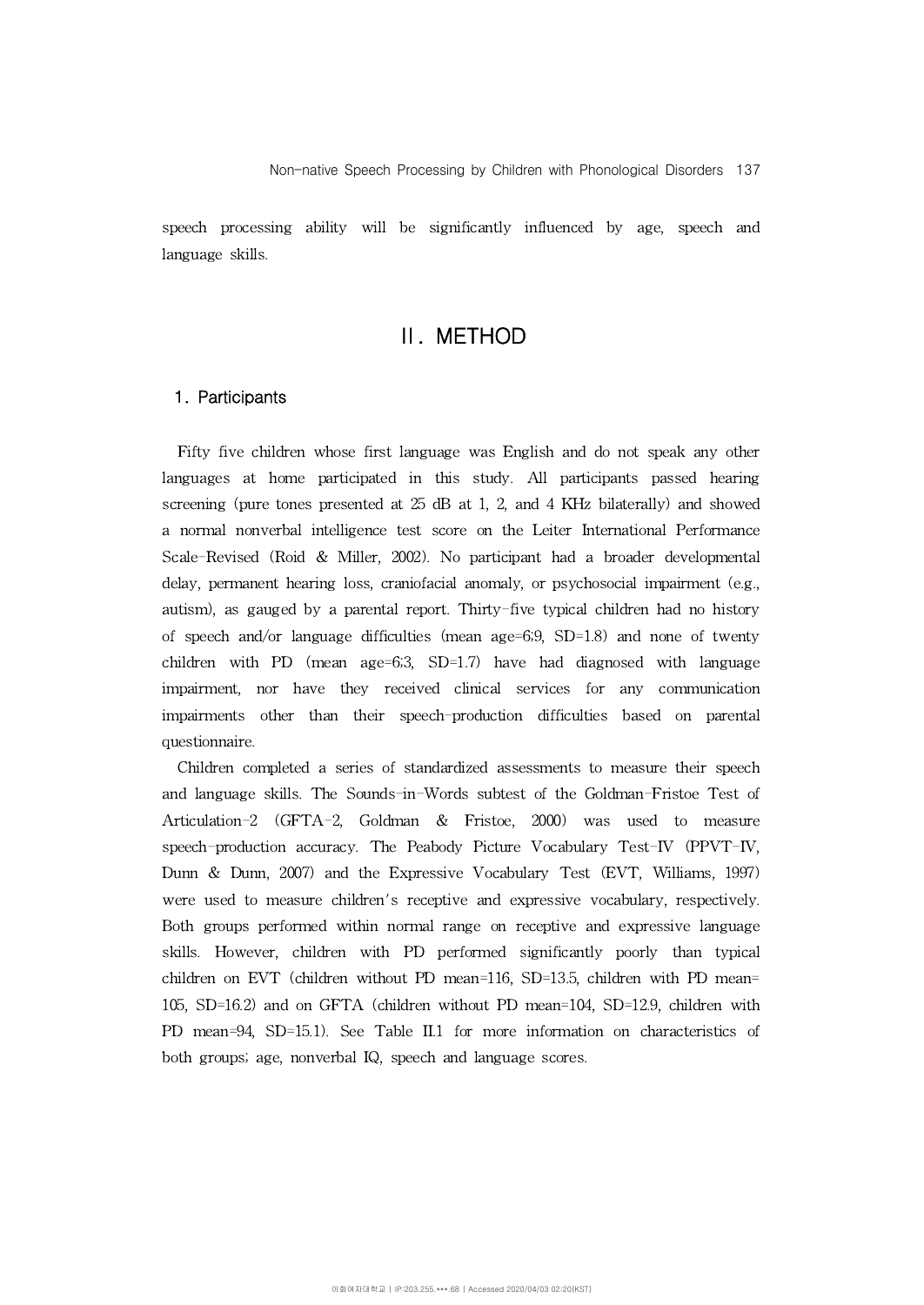#### 138 언어지료연구(제19권 제4호)

|    |             | Speech, Language and Nonverbal IQ Scores |          |          |
|----|-------------|------------------------------------------|----------|----------|
|    | <b>PPVT</b> | EVT.                                     | GFTA     | LEITER   |
| DА | 115(16)     | 116 (13)                                 | 104 (12) | 108 (16) |
| PD | 109 (11)    | 105(16)                                  | 96 (14)  | 116 (19) |

<Table II.1> Mean and SD (in parenthesis) on speech, language and nonverbal IQ scores for both groups

Note. PPVT-IV; Peabody Picture Vocabulary Test-IV (Dunn & Dunn, 2007); EVT; Expressive Vocabulary Test (Williams, 1997), GFTA; GFTA-2 (Goldman & Fristoe, 2000), LEITER; Leiter International Performance Scale-Revised (Roid & Miller, 2002).

## 2. Stimuli

A total of 60 sentences were directly used from the study of Fallon et al. (2002). These sentences were chosen because they were successfully tested by typical children who were aged from 5-9 years old. For the non-accented speech, a native English speaker recorded the sentence. For the accented speech, all sentences were initially recorded by five Mandarin speakers. Then 10 English native speakers listened to these five speaker's sentences and rated on a five-point scale whether they sounded very native like, native like, somewhere in the middle, non-native like and very non-native like. Then the average of the scores across 10 subjects ratings were obtained. We eliminated the two which were native like, and two which were non-native like which interferes the understanding of the sentence. Finally, we selected the middle one which was intelligible and also accented. The example for the sentence was "Mom talked about the belt." Four visual images including the target image and three designated foils were presented on the computer screen. Children had to select the picture that was correspondent to the target word which was at the final position in the sentence.

The recordings were excised and normalized in volume to 70 dB using the free speech software Praat. Images were cropped to remove blank space. The experiment program automatically re-sized them to occupy equal screen space during display. Each image occupied approximately 3cm x 3cm of space on the display.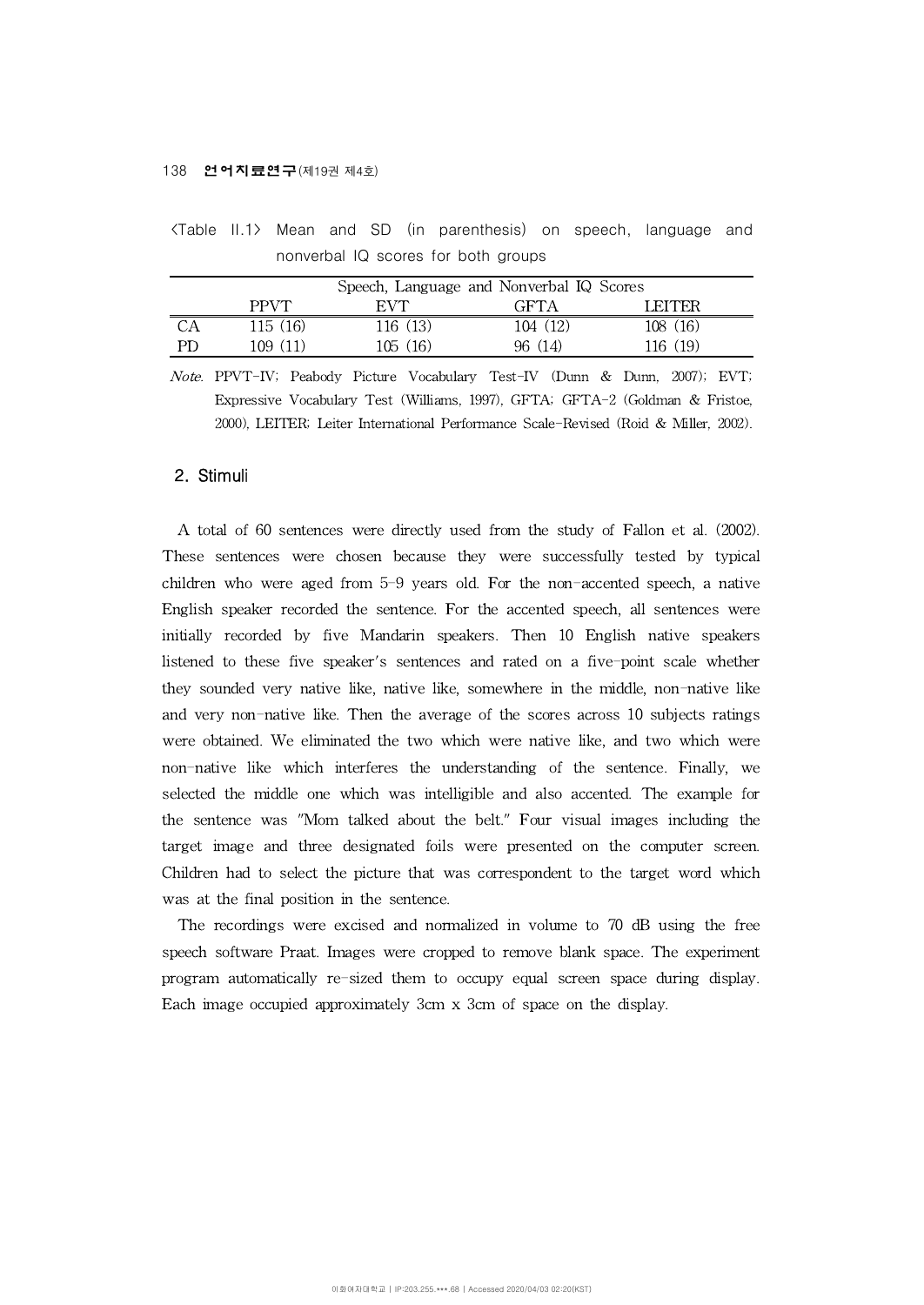### 3. Procedure

Children performed a picture identification task, in which they were shown with pictures and heard the sentence whose final word (the target) matched one of the pictures. Children first saw four pictures in a horizontal row, with the numbers 1-4 printed below the pictures, with 1 corresponding to the leftmost image and 4 corresponding to the rightmost image. They were allowed to look at the pictures as long as they wanted ("Let me know when you are ready, then I will press this button so that you can hear the sentence."). Once children were ready to listen to the sentence, the auditory stimulus was played over the headphones. The child pressed the number on the response box that corresponded to the image named by the final word in the auditory stimulus as fast as they could and as accurate as they could. There were three practice items before participants move on to real test items. After the child presses a button, they might hear, "I don't like to drive a car when I can ride a BUS." During or after the stimulus presentation, the child pressed the number corresponding to the target picture.

The experiment was administered by the E-Prime experiment software (Psychological Software Tools, 2000) in which auditory stimuli were presented over headphones (Sennheiser, HD228). The display screen size was 30 cm x 20 cm (Samsung SyncMaster 2243BWX Computer).

At the end of each session, children were tested on target words as an off line task, to confirm their knowledge of all target words. All children were asked to point to the picture (word identification task) and they all performed 100% accuracy on every single target word.

All children listened to non-accented speech and accented speech with several offline tasks performed in between. Half of the children listened to non-accented speech first and half of the children listened to accented speech first. Based on one way ANOVA analysis, there was no difference between those two performance. See Table II.2 which lead us to combine the data to further analyze.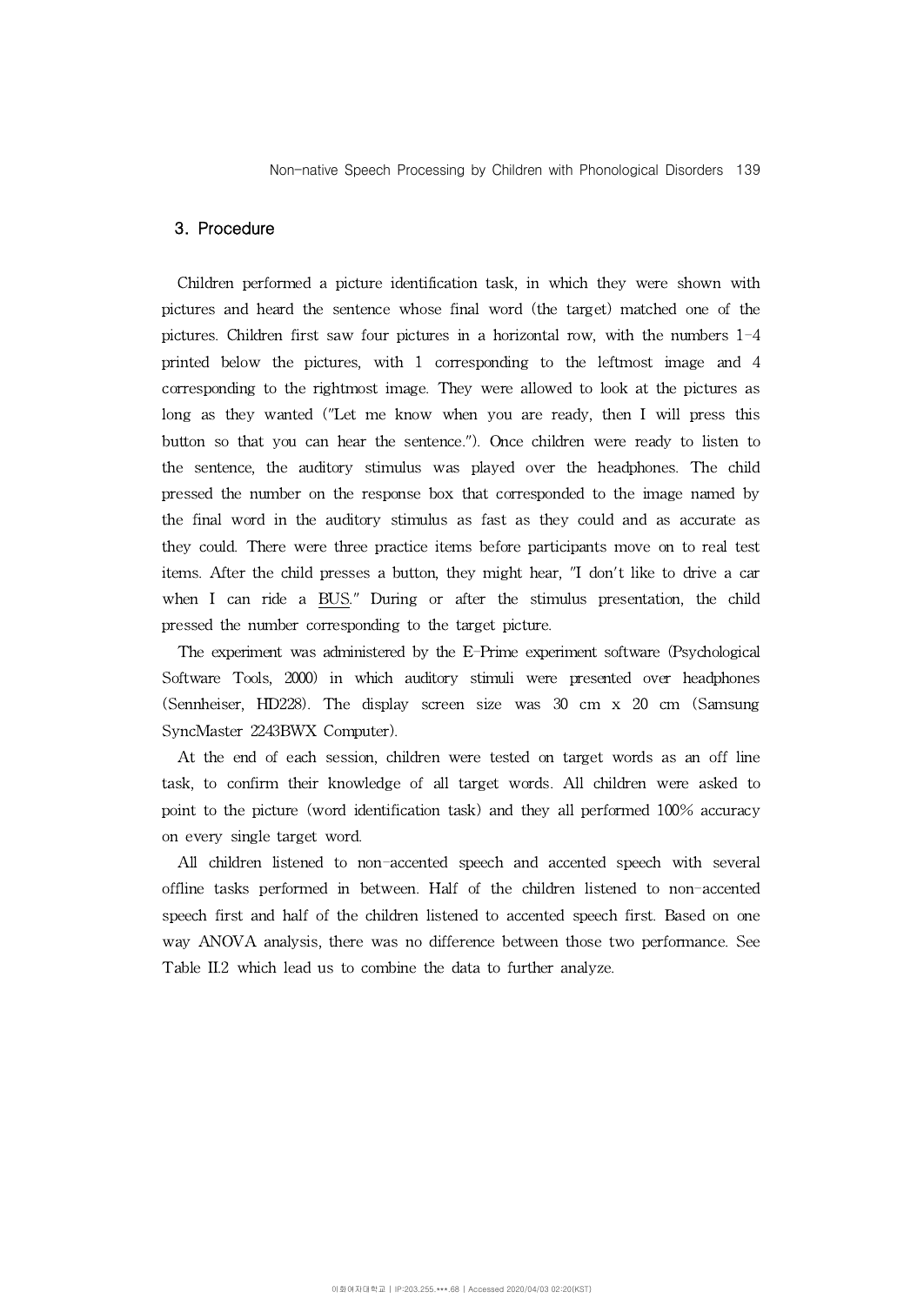| Group factor       | Source  | SS    | df | MS    | F   | Ŋ   |
|--------------------|---------|-------|----|-------|-----|-----|
|                    | between | 32.3  |    | 32.3  | .09 | .76 |
| CA accented first  | within  | 11899 | 33 | 360.6 |     |     |
|                    | sum     | 11932 | 34 |       |     |     |
|                    | between | 3.47  |    | 34    | .02 | .88 |
| CA native first    | within  | 5427  | 33 | 164.4 |     |     |
|                    | sum     | 5430  | 34 |       |     |     |
| PD accented first. | between | 5.5   |    | 5.5   | .01 | .91 |
|                    | within  | 8252  | 18 | 458.4 |     |     |
|                    | sum     | 8258  | 19 |       |     |     |
|                    | between | 48.0  |    | 48.0  | .16 | .68 |
| PD native first    | within  | 5115  | 18 | 284.2 |     |     |
|                    | sum     | 5163  | 19 |       |     |     |

<Table II.2> Mean and SD (in parenthesis) for each condition by order

Note. One way ANOVA was run to find out whether the order of the task condition influenced the performance. Both groups showed no order preference.

#### 4. Analysis

Mean accuracy and RT measures were obtained for each child in both conditions, with all children completing the tasks successfully. For the RT measures, only accurate responses were included. Outliers, defined as  $\pm 2$  SD from the mean task RT for an individual child, were excluded. This resulted in eliminating about 3.5% of the data from subsequent analysis in each task. 2×2 ANOVA with speech accentedness (native speech vs. non-native speech) as within variable and group (children with PD and without PD hereafter CA which stands for Chronologically Age matched group) as between variable was used to examine the group difference by condition. A separate correlation and regression analysis were used to find the most influential variable on non-native speech processing performance.

## Ⅲ. RESULTS

The mean accuracy and RT in each condition for both groups are shown in Table III.1. Accuracy and RT results are reported separately. There was no main effect of group, and interaction for accuracy data as shown in Table III.1. However,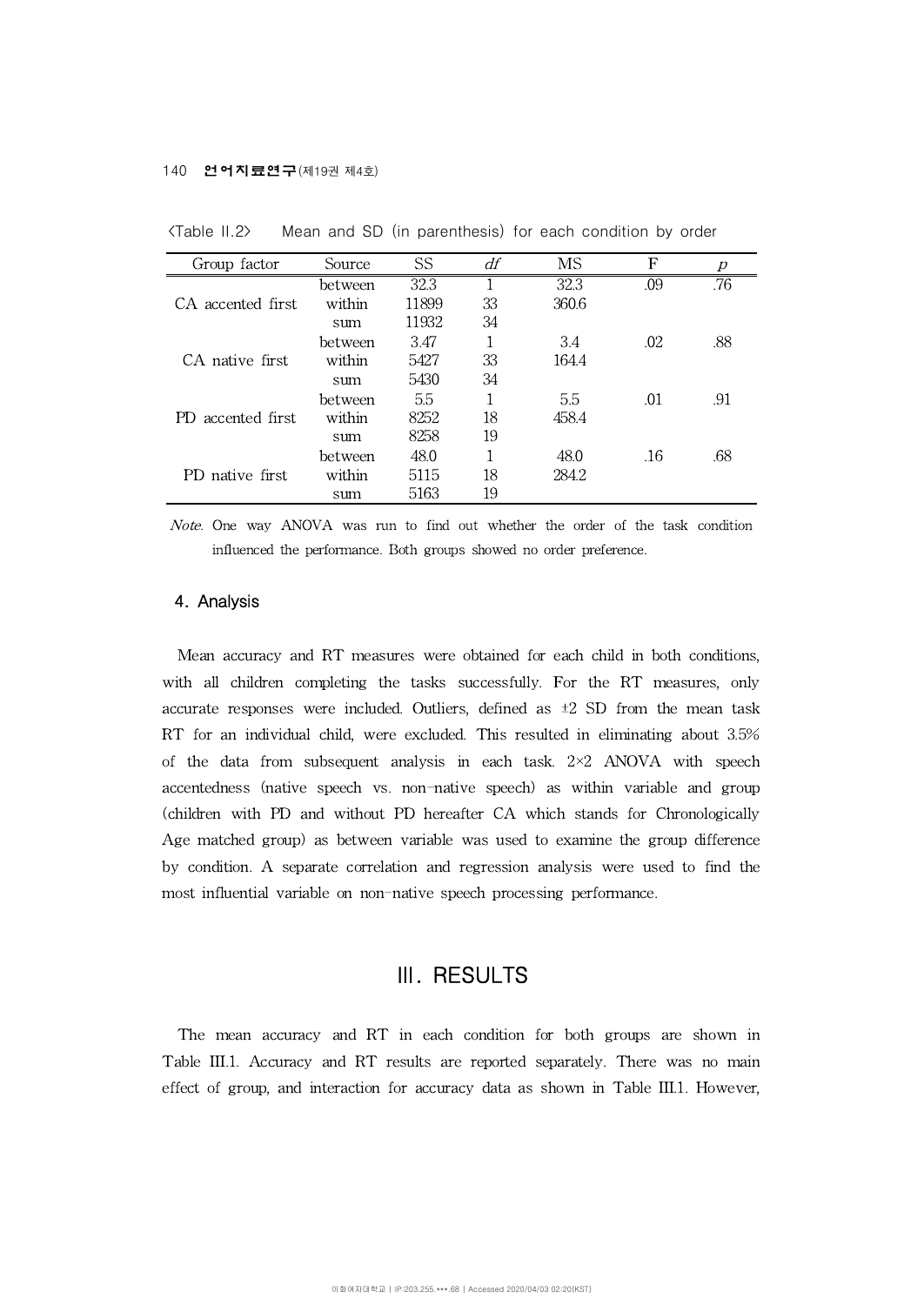there was a condition effect; percent accuracy on non-native speech processing was statistically significantly harder than non-accented speech ( $F(1,53) = 33.1$ ,  $p\lt 0.001$ ).

<Table III.1> Mean and SD (in parenthesis) for both groups on accented and non-accented speech conditions

|    | Accuracy $(\%)$ |              |             | $RT$ (ms)    |  |
|----|-----------------|--------------|-------------|--------------|--|
|    | Accented        | Non-accented | Accented    | Non-accented |  |
| СA | 84 (18)         | (12)         | 2148 (1150) | 1948 (1097)  |  |
| РD | 77 (20)         | 85 (16)      | 2718 (1261) | 2655 (1249)  |  |

Figure III.1 illustrate how children with PD and CA children performed on accented speech and non-accented speech. Overall, CA children outperformed children with PD on both conditions which failed to reach a conventional level of statistical significance.

As shown in Figure III.1, RT was statistically significantly slower on accented speech than non-accented speech  $(F(1, 53)=39.8, p\leq 0.001)$ , and there was a significant interaction effect (F(1, 53)=10.7,  $p\leq 0$ 1). The main effect of group between CA and PD approached, but did not reach, statistical significance  $(p=0.057)$ .



<Figure III.1> Graphs on accuracy and RT for both groups in each condition

Table III.2 shows the correlation results among age, PPVT, EVT, GFTA scores and dependent measures (both accuracy and RT on accented and non-accented speech). As expected, age was highly correlated with overall speech processing ability whether they were accented or not and whether they were measured quantitatively or qualitatively. Thus, when age was partialled out other language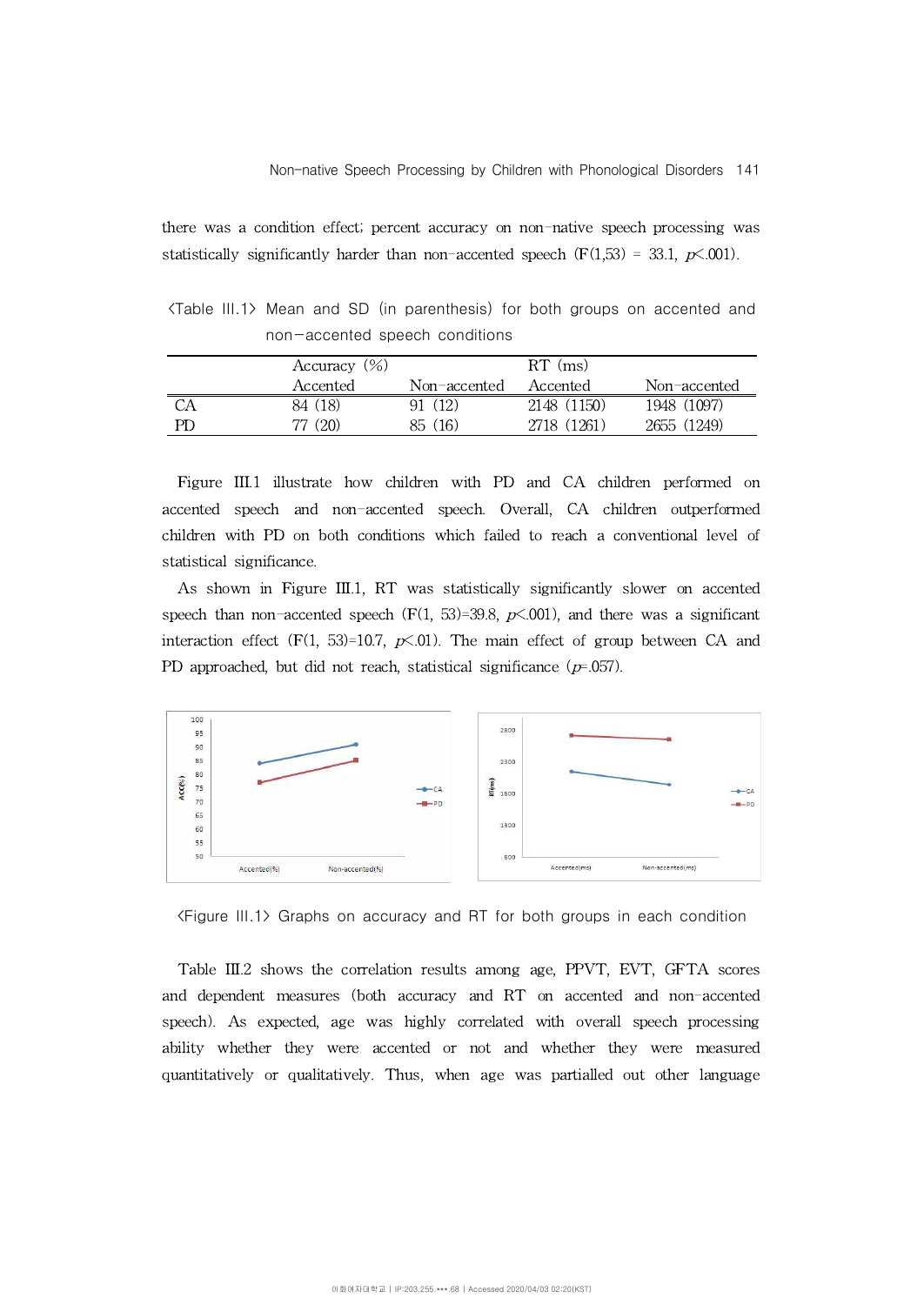#### 142 언어지료연구(제19권 제4호)

scores were not correlated with the speech processing ability. However, accuracy and RT were negatively correlated even after controlling for age.

|                  |     |             |            |                                           |                  | <b>ACC</b>        | <b>RT</b> |
|------------------|-----|-------------|------------|-------------------------------------------|------------------|-------------------|-----------|
|                  | Age | <b>PPVT</b> | <b>EVT</b> | <b>GFTA</b>                               | (accented/non)   | (accented/non)    |           |
| Age              |     | .035        | $-408**$   | $-432**$                                  | .735**/.691**    | $-740** - 728**$  |           |
| <b>PPVT</b>      |     |             | $.489**$   | .085                                      | .133/.150        | $-.156/-099$      |           |
| <b>EVT</b>       |     |             |            | .416                                      | $-.343*/-.317*$  | .223/.231         |           |
| <b>GFTA</b>      |     |             |            |                                           | $-.375**/-.291*$ | $.313*/.315*$     |           |
| ACC accented     |     |             |            |                                           | $1.909**$        | $-815**/-810**$   |           |
| ACC non accented |     |             |            |                                           |                  | $-.773**/-.771**$ |           |
| RT accented      |     |             |            |                                           |                  | $1.991**$         |           |
| RT non accented  |     |             |            |                                           |                  |                   |           |
|                  |     |             |            | Partial correlations, controlling for age |                  |                   |           |
| <b>PPVT</b>      |     |             | $.552**$   | .111                                      | .158/.174        | $-.193/-.108$     |           |
| <b>EVT</b>       |     |             |            | .292                                      | $-.069/-053$     | $-.128/-.106$     |           |
| <b>GFTA</b>      |     |             |            |                                           | $-.093/011$      | $-.010/.000$      |           |
| ACC accented     |     |             |            |                                           | $-$ /.817**      | $-595**-591**$    |           |
| ACC non accented |     |             |            |                                           |                  | $-538**$ $-540**$ |           |
| RT accented      |     |             |            |                                           |                  | $1.981**$         |           |
| RT non accented  |     |             |            |                                           |                  |                   |           |

<Table III.2> Correlations among variables in CA and PD children

Note. PPVT = Peabody Picture Vocabulary Test; EVT = Expressive Vocabulary Test; GFTA = Goldman Fristoe Articulation Test; ACC (accented) = Percent accuracy on accented (non-native) speech processing; ACC (non-accented) = Percent accuracy on non-accented (native) speech processing; RT (accented) = Response Time on accented (non-native) speech processing; RT (non-accented) = Response Time on non-accented (native) speech processing.

 $*D < .05, **p < .01$ 

Lastly, multiple stepwise regression was run in order to examine how much of the variance in accuracy of accented speech was explained by other variables. Age, PPVT, EVT, GFTA, accuracy for non-accented, RT for both accented and non-accented were entered as dependent variables to predict the performance of accuracy for accented speech. The results showed that it was accuracy on non–accented (F(1, 54)=250.7,  $p<$  001  $\mathrm{R}^2$ =.826) and RT for accented speech sentence  $(F(2, 54) = 156.2, p\le 0.001, R^2 = 0.857)$  that best predicted the performance of accented speech.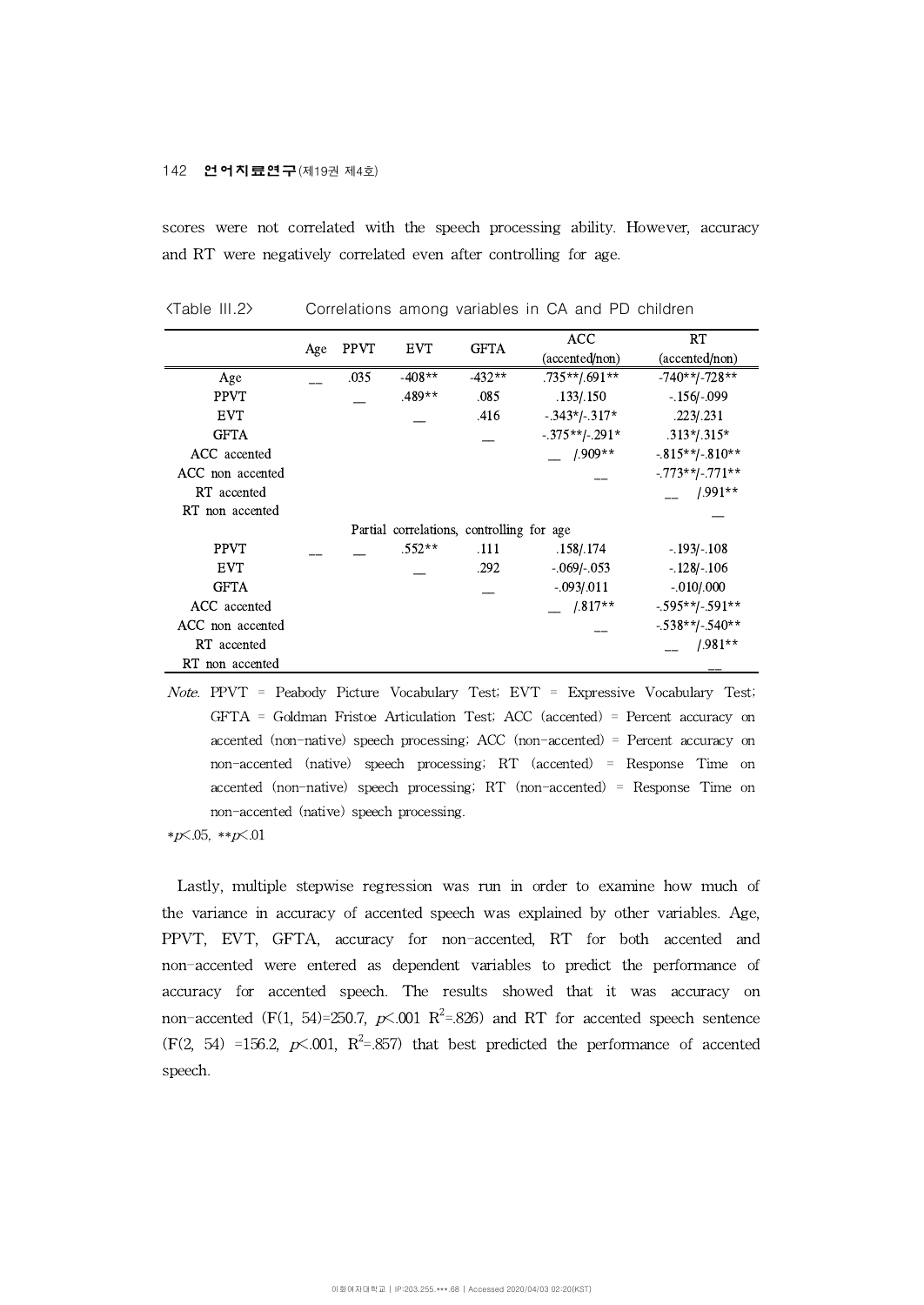# Ⅳ. CONCLUSION AND DISCUSSION

This study investigated how children with PD process accented speech spoken by a non-native speaker over non-accented speech. Performance was compared to typically developing children without PD. Both accuracy and RT results showed that when sentences are accented, the performance suffered compared to native sentences for both groups. These findings are in line with previous studies in which speech variability makes it harder to process (Nygaard & Pisoni, 1998; Ryalls & Pisoni, 1997). Quantitative data, represented by accuracy, did not show any group difference by condition. However, with more qualitative data measured by RT, it was found that typical children were able to take advantage of non-accented speech. They were much more faster on speech spoken by a native speaker. In other words, children with PD were slow on both conditions and they could not process faster even when the sentence was spoken by a native speaker. Munson et al., (2010) reported the overall slowness in children with PD on naming tasks. Results from our study also suggest the slowness of processing in children with PD which may be due to their unstable representation of speech sounds. This may be the reason why children with PD are inefficient in accessing and/or retrieving of a target sound.

Results from this study also found that age is an important factor when processing speech whether it is accented or not which was also found from previous studies (Fallon et al., 2002; Munson, 2001; Nittrouer, 1992; Ryalls & Pisoni, 1997; Walley, 1988). Along with age,Bent et al. (2006) suggested that previous linguistic experience is another variable that needs to be taken into account when processing speech. In our study, speech and language skills were measured by standardized tests and the results showed that when age was covaried out, linguistic experience no longer predicted the speech processing performance. These findings again emphasized that age is a strong factor that influence speech processing ability. However, for future study, it maybe interesting to investigate whether phonological processing abilities such as phonological awareness and/or other factors such as semantic contexts in sentence predict accented speech processing ability. Lastly, it may be worth pursuing the basic underlying mechanism for speech processing abilities for future study.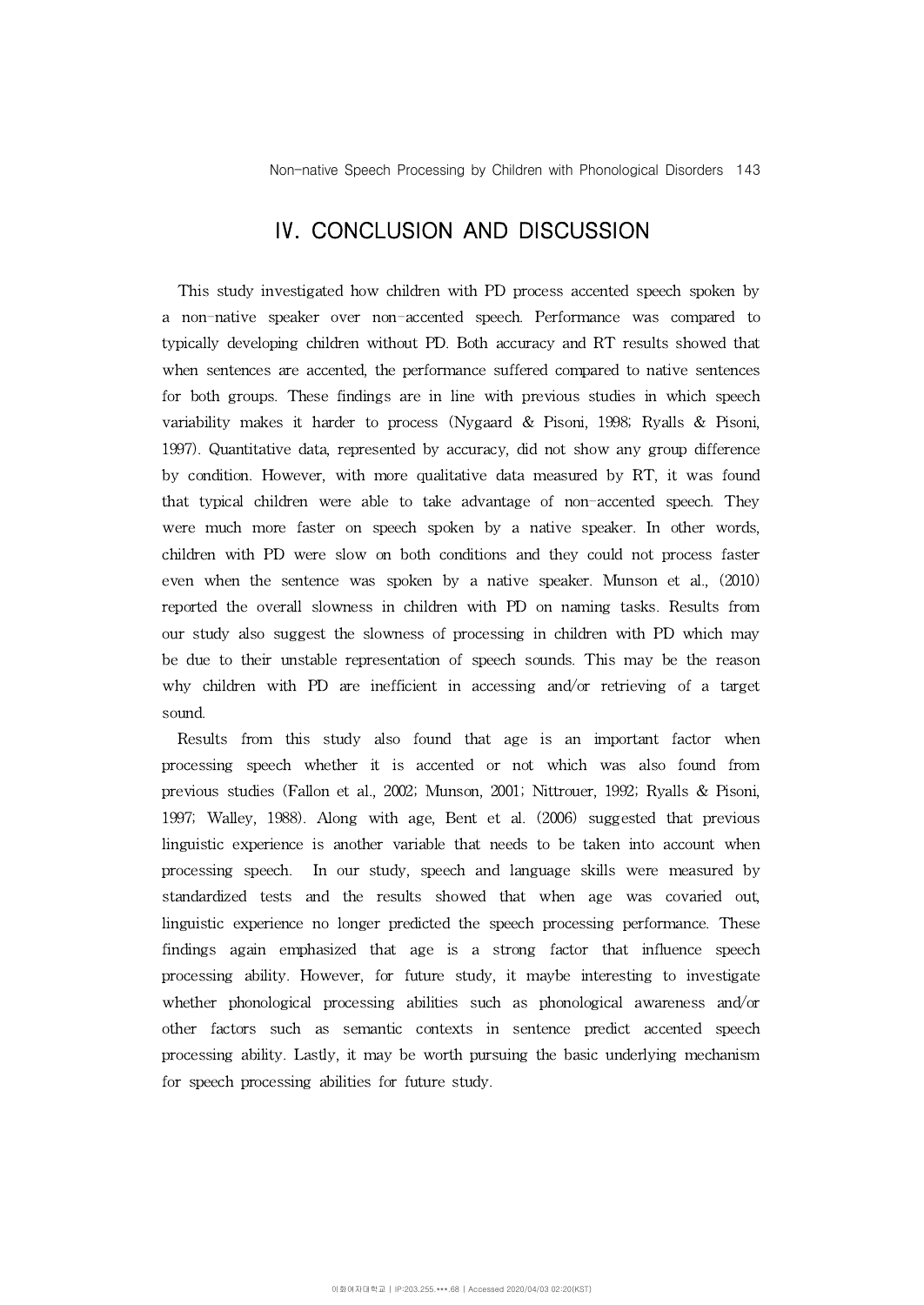## References

- Bent, T., Bradlow, A., & Wright, B. A. (2006). The Influence of Linguistic Experience on the Cognitive Processing of Pitch in Speech and Nonspeech Sounds. Journal of Experimental Psychology: Human Perception and Performance, 32(1), 97-103.
- edition. Manual. Minneapolis, MN: Pearson.
- Dunn, L. M., & Dunn, D. M. (2007). *PPVT-IV. Peabody Picture Vocabulary Test, fourth edition.* Manual. Minneapolis, MN: Pearson.<br>Fallon, M., Trehub, S., & Schneider, B. (2002). Children's use of semantic cues in degraded l Fallon, M., Trehub, S., & Schneider, B. (2002). Children's use of semantic cues in degraded 2242-2249.
- Goldman, R., & Fristoe, M. (2000). The Goldman-Fristoe Test of Articulation-2. Circle Pines, MN: AGS.
- Munson, B. (2001). Relationships between vocabulary size and spoken word recognition in children aged 3 to 7. Contemporary Issues in Communication Science and Disorders, 28, 20-29.
- Munson, B., Baylis, A. L., Krause, M. O., & Yim, D.(2006). Representation and Access in Phonological Impairment. Presented at 10th conference on laboratory phonology, Paris, France.
- Munson, B., Baylis, A. L., Krause, M. O., & Yim, D.(2010). Representation and access in phonological impairment. In C. Fougeron (Ed.), Papers in Laboratory Phonology 10: Variation, Detail, and Representation. New York: Mouton de Gruyter.
- Nathan, L., & Wells, B. (2001). Can children with speech difficulties process an unfamiliar<br>accent? *Applied Pscyholinguistics*, 22, 343-361.<br>Nathan, L., Wells, B., & Donlan, C. (1998). Children's comprehension of unfamili accent? Applied Pscyholinguistics, 22, 343-361.
- Nathan, L., Wells, B., & Donlan, C. (1998). Children's comprehension of unfamiliar regional
- Nittrouer, S. (1992). Age-related differences in perceptual effects of formant transitions within accents: a preliminary investigation. *Journal of Child Language, 25*, 343-365.<br>
5, S. (1992). Age-related differences in perceptual effects of formant transitionsyllables and across syllable boundaries. *Journal of Phonet*
- Nygaard, L. C., & Pisoni, D. B. (1998). Talker-specific learning in speech perception. Perception and Psychophysics, 60, 355-376.
- Psychology Software Tools, Inc. (2000). E-Prime. Pittsburgh, PA: Author.
- Roid, G. H., & Miller, L. J. (2002). Leiter international performance scale-revised. Wood Dale, IL: Stoelting.
- Ryalls, B. O., & Pisoni, D. B. (1997). The effect of talker variability on word recognition in preschool children. Developmental Psychology, 33, 441-452.
- Walley, A. C. (1988). Spoken word recognition by young children and adults. Cognitive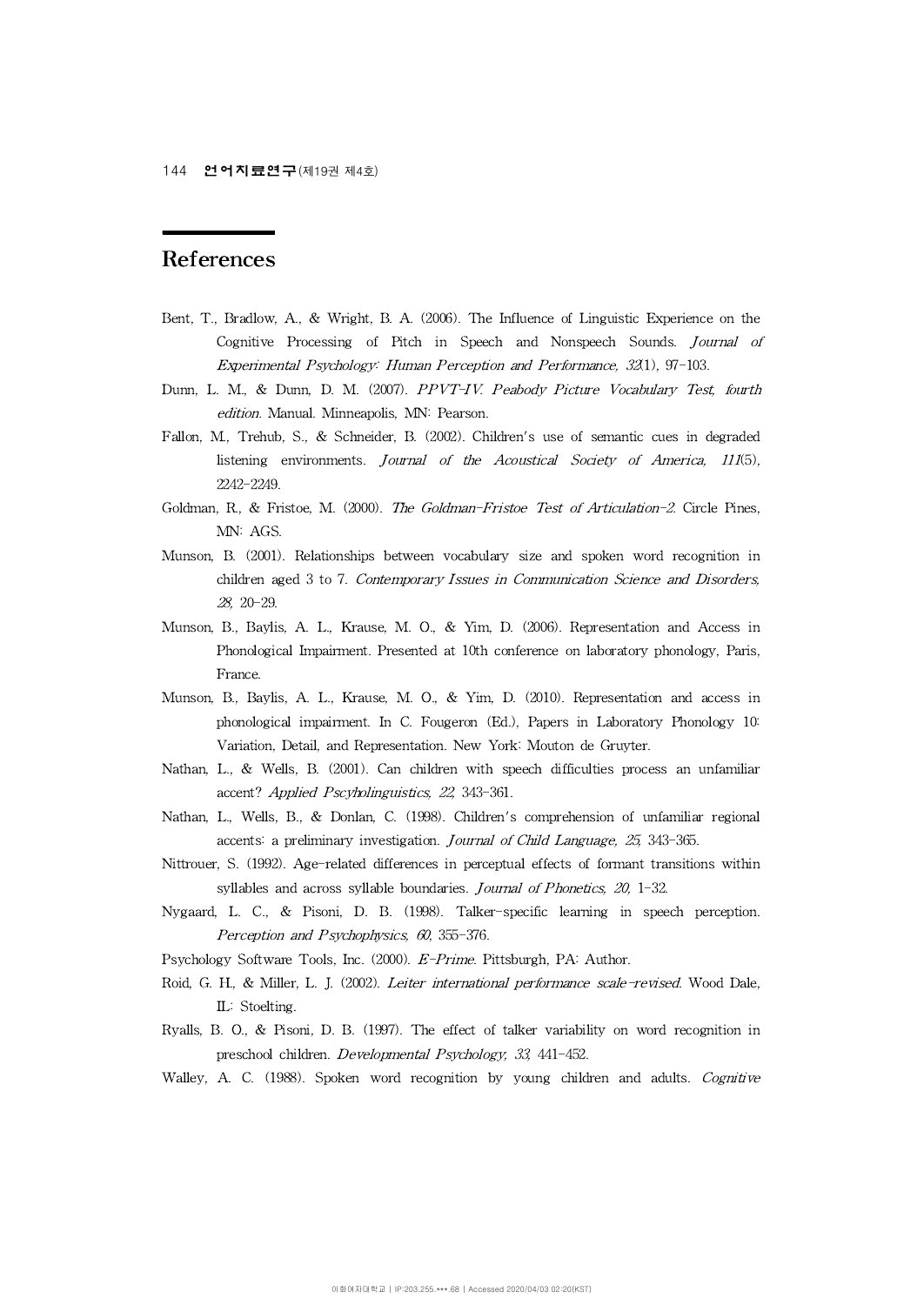Non-native Speech Processing by Children with Phonological Disorders 145

Development, 3, 137-165.

Williams, K. (1997). Expressive Vocabulary Test. Circle Pines, MN: American Guidance Services.